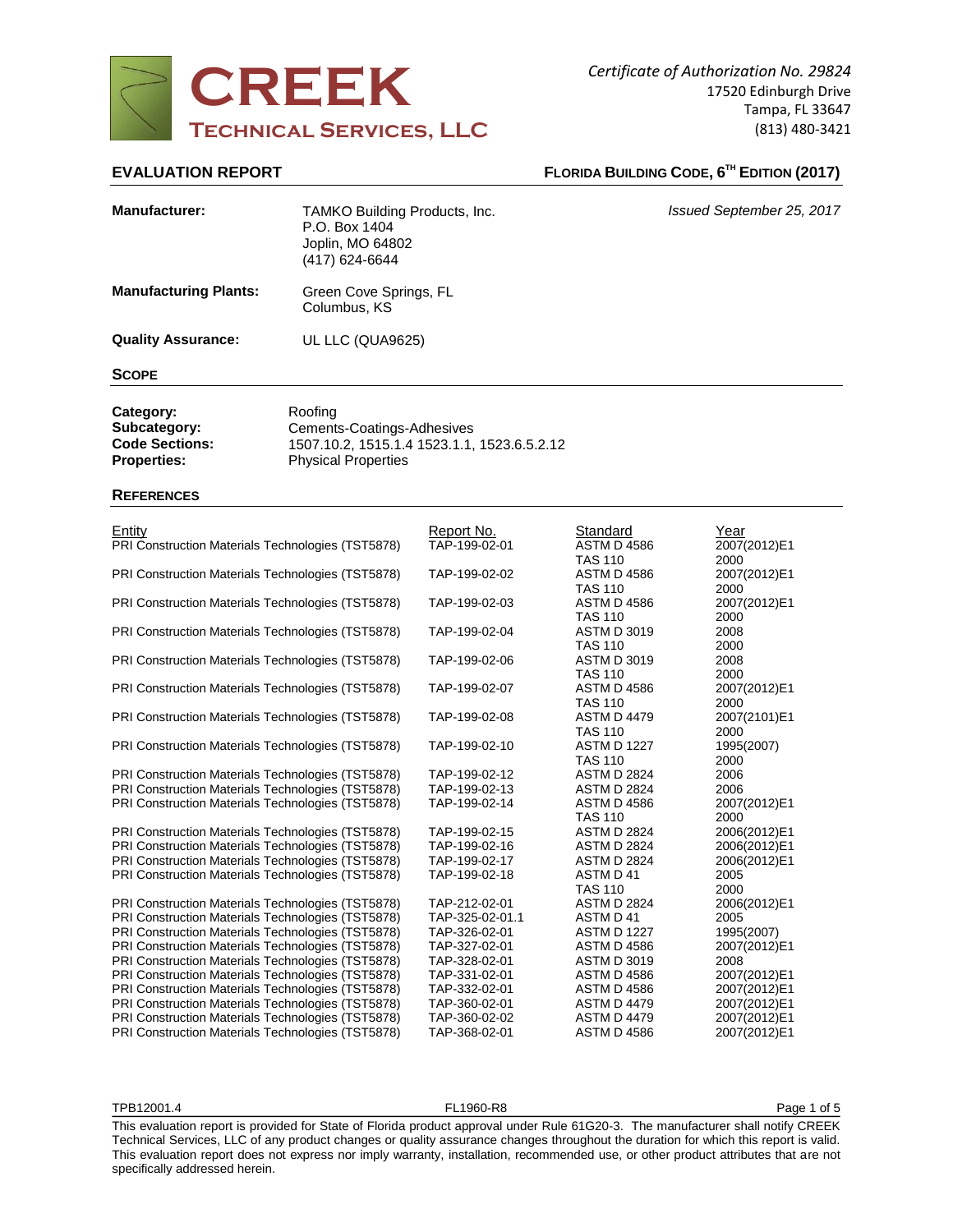

### **PRODUCT DESCRIPTION & APPLICATION**

| <b>TAMKO Cold Method and Lap Cement</b>                          | Brush-grade, cold-applied roofing adhesive applied at a rate of<br>1 gal/50 ft <sup>2</sup> . Applied at a rate of 1 gal/396 linear ft. when used as a lap<br>cement. Surfaces shall be clean and dry prior to application. |  |  |  |
|------------------------------------------------------------------|-----------------------------------------------------------------------------------------------------------------------------------------------------------------------------------------------------------------------------|--|--|--|
| <b>TAMKO Fibered Roof Coating</b>                                | Brush/Spray grade fibered, semi-mastic, asphalt roof coating for<br>restoration of built-up and modified roofing, concrete/masonry, and<br>metal surfaces. Surfaces shall be clean and dry prior to application.            |  |  |  |
|                                                                  | Application rates are as follows:<br>gal/100 ft <sup>2</sup><br>Built-Up/Modified:<br><u>2-3</u><br>gal/100 $\text{ft}^2$<br>$3 - 4$<br>Concrete/Masonry:<br>gal/100 $\text{ft}^2$<br>Metal:<br>$1 - 1.5$                   |  |  |  |
| <b>TAMKO Fibered Roof &amp; Foundation</b><br>Coating            | Brush/Spray grade, fibered, semi-mastic asphalt roof coating for<br>protection of existing or suitably weathered new, low-sloped roof<br>systems or foundations of below grade concrete and masonry.                        |  |  |  |
|                                                                  | Application rates are as follows:<br>1-4 gal/100 ft <sup>2</sup><br><b>Built-Up/Modified Roofing:</b><br>Concrete/Masonry Foundation (two-coat): 2<br>$qal/100 \text{ ft}^2$ per coat                                       |  |  |  |
| <b>TAMKO Plastic Roof Cement</b>                                 | Trowel-grade roofing mastic for flashing and restoration applied at a<br>rate of 1 gal/12.5 $\text{ft}^2$ . Surfaces shall be clean and dry prior to<br>application.                                                        |  |  |  |
| <b>TAMKO Wet or Dry Surface Plastic Roof</b><br><b>Cement</b>    | Trowel-grade roofing mastic for flashing and restoration applied at a<br>rate of 1 gal/12.5 $\text{ft}^2$ . Surfaces shall be clean prior to application.                                                                   |  |  |  |
| TAM-PRO <sup>®</sup> 801 Plastic Roof Cement                     | Trowel-grade roofing mastic for flashing and restoration applied at a<br>rate of 1 gal/12.5 $\text{ft}^2$ . Surfaces shall be clean and dry prior to<br>application.                                                        |  |  |  |
| TAM-PRO® 803 Wet or Dry Surface<br><b>Plastic Roofing Cement</b> | Trowel-grade roofing mastic for flashing and restoration applied at a<br>rate of $\frac{1}{1}$ gal/12.5 ft <sup>2</sup> . Surfaces shall be clean prior to application.                                                     |  |  |  |
| TAM-PRO <sup>®</sup> 808 Cold Application Cement                 | Brush-grade, cold-applied roofing adhesive applied at a rate of<br>1 gal/50 ft <sup>2</sup> . Surfaces shall be clean and dry prior to application.                                                                         |  |  |  |
| TAM-PRO <sup>®</sup> 813 Asphalt Primer                          | Brush/Spray-grade asphalt primer for built-up and modified roofing,<br>concrete/masonry, or metal surfaces. Surfaces shall be clean and dry<br>prior to application.                                                        |  |  |  |
|                                                                  | Application rates are as follows:<br>gal/100 ft <sup>2</sup><br>Built-Up/Modified:<br>0.75<br>gal/100 $\text{ft}^2$<br>Concrete/Masonry:<br>$0.75 - 2$<br>gal/300 $\text{ft}^2$<br>Metal:<br>0.75                           |  |  |  |
| TAM-PRO® 814 Low VOC Asphalt Primer                              | Brush/Spray-grade asphalt primer for built-up and modified roofing,<br>concrete/masonry, or metal surfaces. Surfaces shall be clean and dry<br>prior to application.                                                        |  |  |  |
|                                                                  | Application rates are as follows:<br>gal/100 ft <sup>2</sup><br>Built-Up/Modified:<br>0.75<br>gal/100 $\text{ft}^2$<br>$0.75 - 2$<br>Concrete/Masonry:<br>gal/300 $\text{ft}^2$<br>Metal:<br>0.75                           |  |  |  |

TPB12001.4 FL1960-R8 Page 2 of 5 Page 2 of 5 This evaluation report is provided for State of Florida product approval under Rule 61G20-3. The manufacturer shall notify CREEK Technical Services, LLC of any product changes or quality assurance changes throughout the duration for which this report is valid. This evaluation report does not express nor imply warranty, installation, recommended use, or other product attributes that are not specifically addressed herein.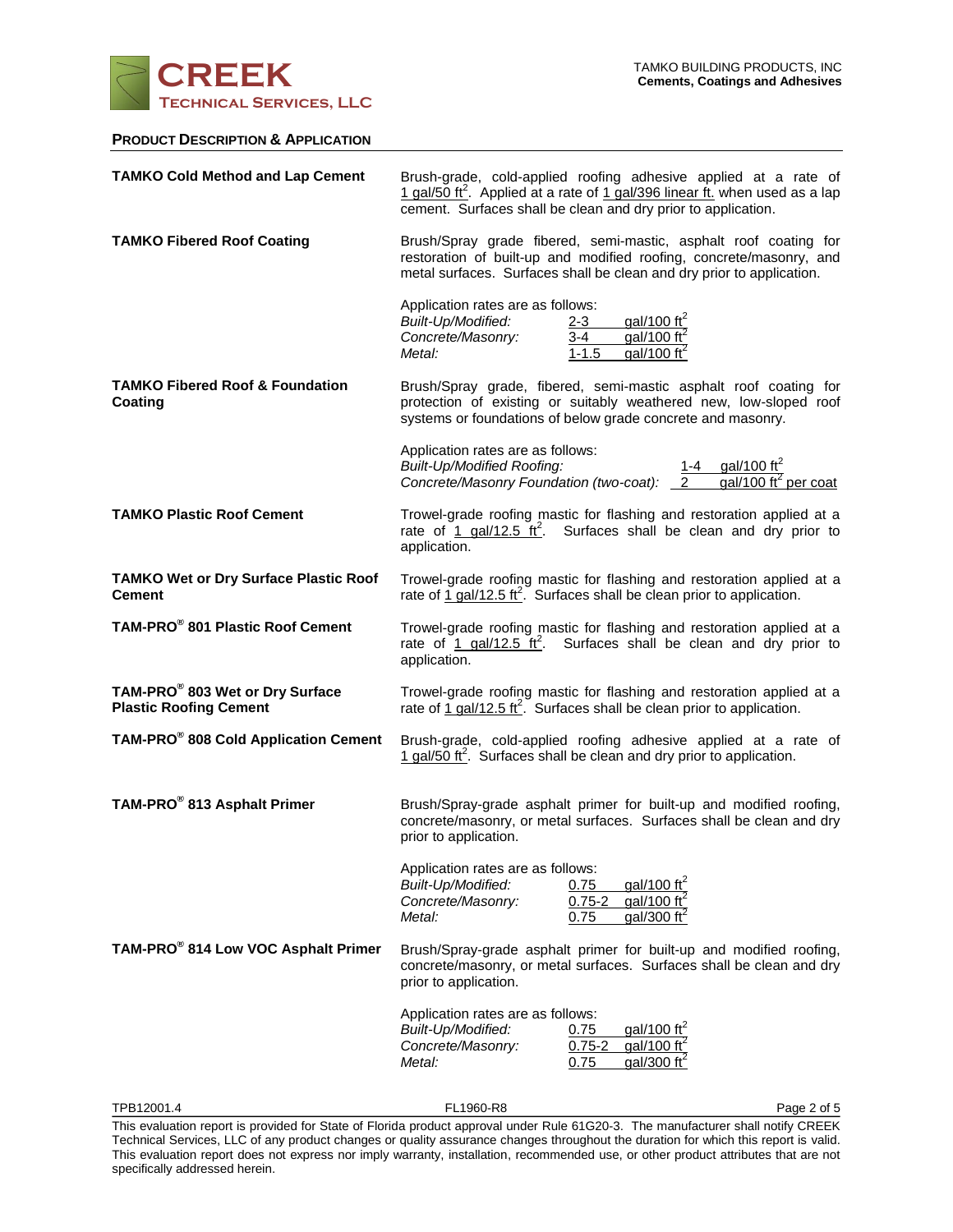

| TAM-PRO® 829 Fibered Roof Coating                                    | Primer prior to coating.                                                               | Brush/Spray grade fibered, asphalt roof coating for restoration of built-<br>up and modified roofing, concrete/masonry, and metal surfaces.<br>Surfaces shall be clean and dry prior to application. Metal, concrete,<br>and masonry surfaces must be primed with TAM-PRO <sup>®</sup> 813 Asphalt                                                                     |             |  |
|----------------------------------------------------------------------|----------------------------------------------------------------------------------------|------------------------------------------------------------------------------------------------------------------------------------------------------------------------------------------------------------------------------------------------------------------------------------------------------------------------------------------------------------------------|-------------|--|
|                                                                      | Application rates are as follows:<br>Built-Up/Modified:<br>Concrete/Masonry:<br>Metal: | gal/100 $\text{ft}^2$<br>$2 - 3$<br>gal/100 $\text{ft}^2$<br>3-4<br>gal/100 $\text{ft}^2$<br>$1 - 1.5$                                                                                                                                                                                                                                                                 |             |  |
| TAM-PRO <sup>®</sup> 830 Non-Fibered Aluminum<br><b>Roof Coating</b> | prior to coating.                                                                      | Brush/Spray grade, non-fibered, asphalt roof coating containing<br>aluminum pigment in a 1.5 lb formulation for protection of built-up and<br>modified roofing, concrete/masonry, and metal surfaces. Surfaces<br>shall be clean and dry prior to application. Metal, concrete, and<br>masonry surfaces must be primed with TAM-PRO <sup>®</sup> 813 Asphalt Primer    |             |  |
|                                                                      | Application rates are as follows:<br>Built-Up/Modified:<br>Concrete/Masonry:<br>Metal: | gal/100 ft <sup>2</sup><br>0.67<br>gal/100 $\text{ft}^2$<br>0.67<br>0.5<br>gal/100 ft <sup>2</sup>                                                                                                                                                                                                                                                                     |             |  |
| TAM-PRO <sup>®</sup> 834 Non-Fibered Aluminum<br><b>Roof Coating</b> | prior to coating.                                                                      | Brush/Spray grade, non-fibered, asphalt roof coating containing<br>aluminum pigment in a 2 lb formulation for protection of built-up and<br>modified roofing, concrete/masonry, and metal surfaces. Surfaces<br>shall be clean and dry prior to application. Metal, concrete, and<br>masonry surfaces must be primed with TAM-PRO <sup>®</sup> 813 Asphalt Primer      |             |  |
|                                                                      | Application rates are as follows:<br>Built-Up/Modified:<br>Concrete/Masonry:<br>Metal: | gal/100 ft <sup>2</sup><br>0.67<br>gal/100 ft <sup>2</sup><br>0.67<br>gal/100 $\text{ft}^2$<br>0.5                                                                                                                                                                                                                                                                     |             |  |
| TAM-PRO <sup>®</sup> 840 Fibered Aluminum Roof<br>Coating            | coating.                                                                               | Brush/Spray grade, fibered, asphalt roof coating containing aluminum<br>pigment in a 2 lb formulation for protection of built-up and modified<br>roofing, concrete/masonry, and metal surfaces. Surfaces shall be<br>clean and dry prior to application. Metal, concrete, and masonry<br>surfaces must be primed with TAM-PRO <sup>®</sup> 813 Asphalt Primer prior to |             |  |
|                                                                      | Application rates are as follows:<br>Built-Up/Modified:<br>Concrete/Masonry:<br>Metal: | gal/100 ft <sup>2</sup><br>$1.5 - 2$<br>$.5 - 2$<br>gal/100 ft <sup>2</sup><br>gal/100 ft <sup>2</sup><br>1.25                                                                                                                                                                                                                                                         |             |  |
| TAM-PRO <sup>®</sup> 841 Fibered Aluminum Roof<br><b>Coating</b>     | coating.                                                                               | Brush/Spray grade, fibered, asphalt roof coating containing aluminum<br>pigment in a 3 lb formulation for protection of built-up and modified<br>roofing, concrete/masonry, and metal surfaces. Surfaces shall be<br>clean and dry prior to application. Metal, concrete, and masonry<br>surfaces must be primed with TAM-PRO® 813 Asphalt Primer prior to             |             |  |
|                                                                      | Application rates are as follows:<br>Built-Up/Modified:<br>Concrete/Masonry:<br>Metal: | gal/100 ft <sup>2</sup><br>$1.5 - 2$<br>gal/100 $\text{ft}^2$<br>$1.5 - 2$<br>1.25<br>gal/100 $\text{ft}^2$                                                                                                                                                                                                                                                            |             |  |
| TPB12001.4                                                           | FL1960-R8                                                                              |                                                                                                                                                                                                                                                                                                                                                                        | Page 3 of 5 |  |

This evaluation report is provided for State of Florida product approval under Rule 61G20-3. The manufacturer shall notify CREEK Technical Services, LLC of any product changes or quality assurance changes throughout the duration for which this report is valid. This evaluation report does not express nor imply warranty, installation, recommended use, or other product attributes that are not specifically addressed herein.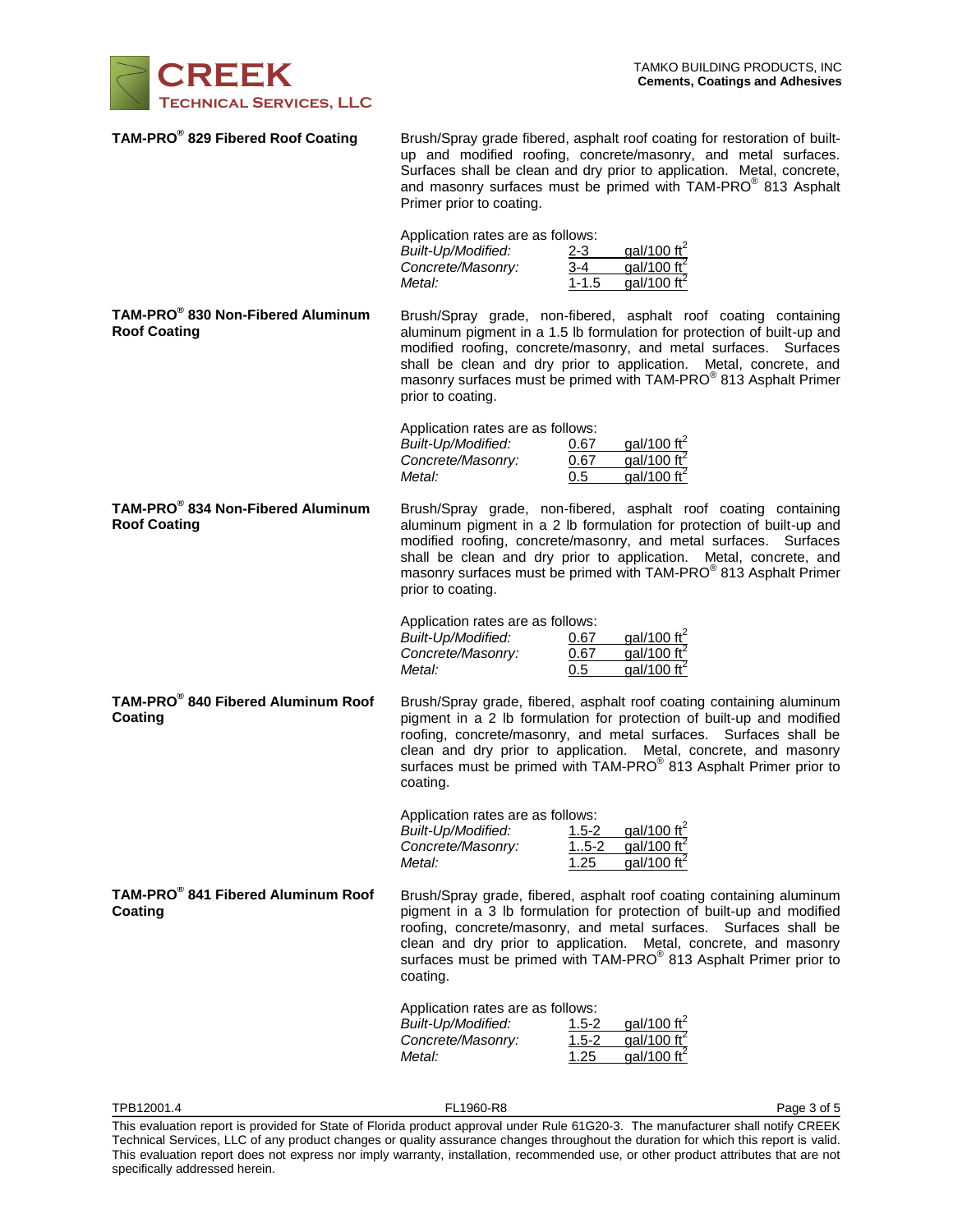

| TAM-PRO <sup>®</sup> 845 Non-Fibered Emulsion<br>Coating        | Brush/Spray grade non-fibered, asphalt roof coating for restoration of<br>built-up and modified roofing, and metal surfaces. Surfaces shall be<br>clean and dry prior to application. Metal surfaces must be primed with<br>TAM-PRO <sup>®</sup> 813 Asphalt Primer prior to coating.                                                                                      |  |  |
|-----------------------------------------------------------------|----------------------------------------------------------------------------------------------------------------------------------------------------------------------------------------------------------------------------------------------------------------------------------------------------------------------------------------------------------------------------|--|--|
|                                                                 | Application rates are as follows:<br>gal/100 ft <sup>2</sup><br>gal/100 ft <sup>2</sup><br><b>Built-Up/Modified:</b><br>$2 - 4$<br>$2 - 4$<br>Metal:                                                                                                                                                                                                                       |  |  |
| TAM-PRO <sup>®</sup> 846 Fibered Emulsion<br>Coating            | Brush/Spray grade fibered, asphalt roof coating for restoration of built-<br>up and modified roofing, and metal surfaces. Surfaces shall be clean<br>and dry prior to application. Metal surfaces must be primed with TAM-<br>PRO <sup>®</sup> 813 Asphalt Primer prior to coating.                                                                                        |  |  |
|                                                                 | Application rates are as follows:<br>gal/100 ft <sup>2</sup><br>Built-Up/Modified:<br><u>3-4</u><br>$\frac{1}{3-4}$<br>gal/100 $\text{ft}^2$<br>Metal:                                                                                                                                                                                                                     |  |  |
| TAM-PRO <sup>®</sup> 854 Fibered Aluminum Roof<br>Coating       | Brush/Spray grade, fibered, asphalt roof coating containing aluminum<br>pigment in a 3 lb formulation for protection of built-up and modified<br>roofing, concrete/masonry, and metal surfaces. Surfaces shall be<br>clean and dry prior to application. Metal, concrete, and masonry<br>surfaces must be primed with TAM-PRO® 813 Asphalt Primer prior to<br>coating.     |  |  |
|                                                                 | Application rates are as follows:<br>gal/100 $\text{ft}^2$<br>Built-Up/Modified:<br>$1.5 - 2$<br>gal/100 $\text{ft}^2$<br>$1.5 - 2$<br>Concrete/Masonry:<br>Metal:<br>gal/100 ft <sup>2</sup><br>1.25                                                                                                                                                                      |  |  |
| TAM-PRO® 855 Non-Fibered Aluminum<br><b>Roof Coating</b>        | Brush/Spray grade, non-fibered, asphalt roof coating containing<br>aluminum pigment in a 3 lb formulation for protection of built-up and<br>modified roofing, concrete/masonry, and metal surfaces. Surfaces<br>shall be clean and dry prior to application. Metal, concrete, and<br>masonry surfaces must be primed with TAM-PRO® 813 Asphalt Primer<br>prior to coating. |  |  |
|                                                                 | Application rates are as follows:<br>gal/100 ft <sup>2</sup><br>Built-Up/Modified:<br>0.67<br>gal/100 ft <sup>2</sup><br>Concrete/Masonry:<br>0.67<br>$qal/100 \text{ ft}^2$<br>Metal:<br>0.5                                                                                                                                                                              |  |  |
| TAM-PRO® 856 Premium SBS Adhesive                               | Brush/Squeegee-grade,<br>cold-applied<br>SBS-modified<br>bituminous<br>membrane roofing adhesive applied at a rate of $1.5$ gal/100 ft <sup>2</sup> .<br>Surfaces shall be smooth, clean, and dry prior to application.                                                                                                                                                    |  |  |
| TAM-PRO <sup>®</sup> Q-10 Flashing Cement                       | Trowel-grade roofing mastic for flashing and restoration applied at a<br>rate of 1 gal/12.5 ft <sup>2</sup> . Surfaces shall be clean prior to application.                                                                                                                                                                                                                |  |  |
| TAM-PRO <sup>®</sup> Q-15 Elastomeric Flashing<br><b>Cement</b> | Trowel-grade roofing mastic for flashing and restoration applied at a<br>rate of 1 gal/12.5 ft <sup>2</sup> . Surfaces shall be clean prior to application.<br>Metal, concrete, and masonry surfaces must be primed with TAM-<br>PRO <sup>®</sup> 813 Asphalt Primer prior to application.                                                                                 |  |  |
| TAM-PRO <sup>®</sup> Q-20 Premium SBS Flashing<br><b>Cement</b> | Trowel-grade roofing mastic for flashing and restoration applied at a<br>rate of $\frac{1 \text{ gal}}{12.5 \text{ ft}^2}$ . Surfaces shall be clean prior to application.<br>Metal, concrete, and masonry surfaces must be primed with TAM-<br>PRO <sup>®</sup> 813 Asphalt Primer prior to application.                                                                  |  |  |

This evaluation report is provided for State of Florida product approval under Rule 61G20-3. The manufacturer shall notify CREEK Technical Services, LLC of any product changes or quality assurance changes throughout the duration for which this report is valid. This evaluation report does not express nor imply warranty, installation, recommended use, or other product attributes that are not specifically addressed herein.

 $\textsf{TPB12001.4}\quad\textsf{P1960-R8}\quad\textsf{P1960-R8}\quad\textsf{P201.4}\quad\textsf{P369-R97}\quad\textsf{P4769-R17}\quad\textsf{P17699-R27}\quad\textsf{P17699-R17}\quad\textsf{P17699-R17}\quad\textsf{P17699-R17}\quad\textsf{P17699-R17}\quad\textsf{P17699-R17}\quad\textsf{P17699-R17}\quad\textsf{P17699-R17}\quad\textsf{P17699-R17}\quad\textsf{P$